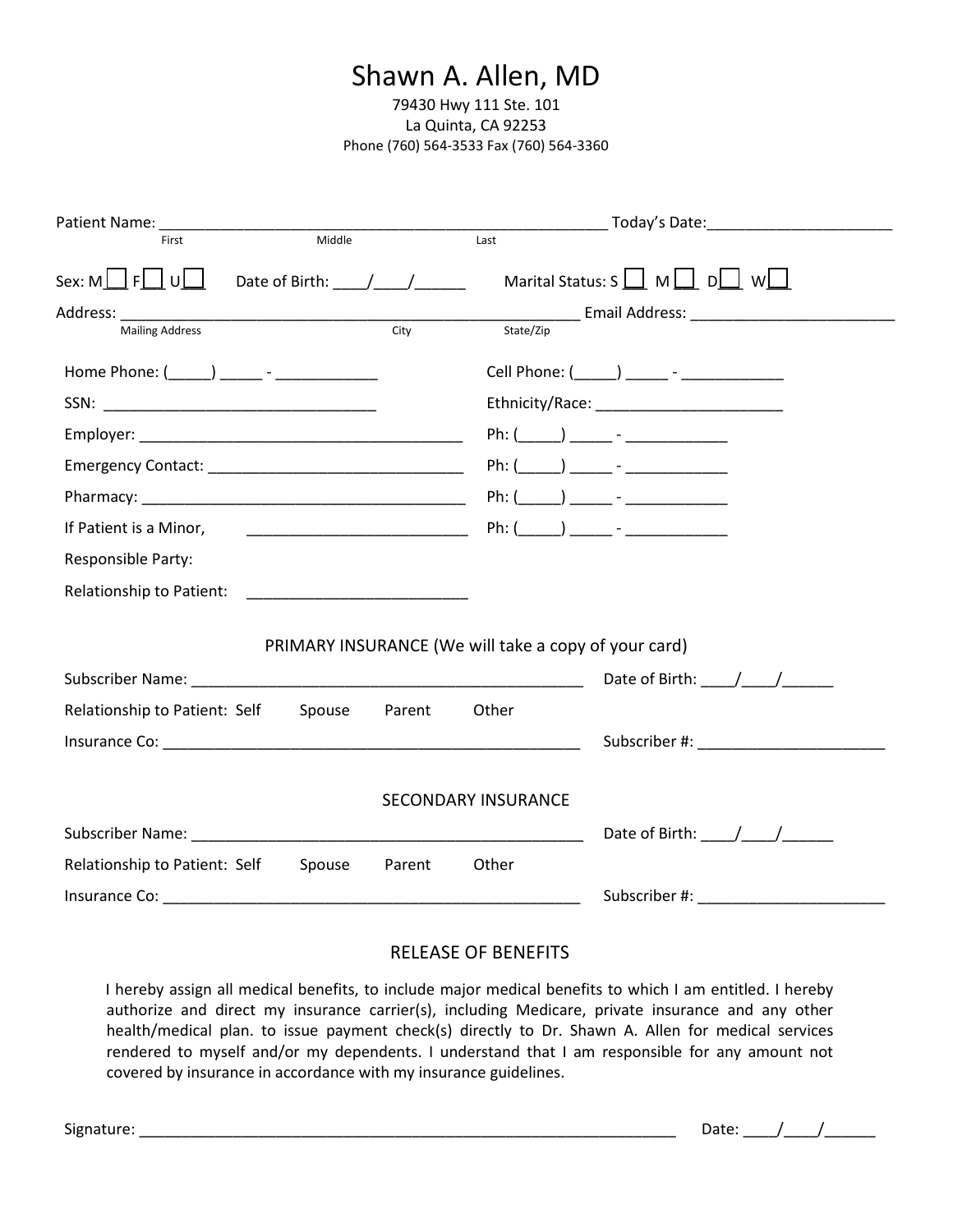| <b>Family History</b> |                                                           |  |  |  |
|-----------------------|-----------------------------------------------------------|--|--|--|
|                       | Please see Separate Sheet for Hereditary Cancer Syndromes |  |  |  |
| <b>Family Member</b>  | Living/Deceased<br><b>Illness</b>                         |  |  |  |
|                       |                                                           |  |  |  |
|                       |                                                           |  |  |  |
|                       |                                                           |  |  |  |
|                       |                                                           |  |  |  |
|                       |                                                           |  |  |  |
|                       |                                                           |  |  |  |

I was adopted and do not know my family history:

| <b>Social History</b>                                                                             |                                                      |                                                         |               |  |  |
|---------------------------------------------------------------------------------------------------|------------------------------------------------------|---------------------------------------------------------|---------------|--|--|
| Single<br><b>Marital Status:</b>                                                                  | Married                                              | Widowed<br>Divorced<br>Separated                        |               |  |  |
| Highest Level of Education:                                                                       |                                                      |                                                         |               |  |  |
| Employer & Job Title:                                                                             |                                                      |                                                         |               |  |  |
| Caucasian<br>Race:                                                                                | Hispanic American                                    | Native American<br>Asian American                       | Other         |  |  |
| Do you smoke:                                                                                     | Yes<br>No                                            | If yes, how many packs per<br>day? $\frac{1}{\sqrt{2}}$ | For how long? |  |  |
| If yes, how many packs per<br>For how long?<br>Have you ever smoked?<br>Yes<br>No.<br>day? $\_\_$ |                                                      |                                                         |               |  |  |
| Do you drink alcohol?                                                                             | If yes, how many drinks per week? ____<br>(Yes<br>No |                                                         |               |  |  |
| Do you use illegal drugs?<br>Yes<br>No                                                            |                                                      |                                                         |               |  |  |
| If yes, how much?<br>Do you use medical marijuana?<br>Yes<br>No                                   |                                                      |                                                         |               |  |  |
| Do you have a history of Drug or Alcohol abuse?<br><b>Yes</b><br>No                               |                                                      |                                                         |               |  |  |

| <b>Review of Systems</b>      |  |                                                                    |  |                               |
|-------------------------------|--|--------------------------------------------------------------------|--|-------------------------------|
|                               |  | Please check next to any conditions you have had or have currently |  |                               |
| Constitutional: Weight Change |  | <b>ENT: Mouth Ulcers</b>                                           |  | GI: Nausea/vomiting           |
| Fatigue                       |  | Upper respiratory infection                                        |  | Diarrhea                      |
| <b>Eyes: Vision Changes</b>   |  | Cardiovascular: Chest Pain                                         |  | <b>Bloody stools</b>          |
| Cataracts                     |  | Difficulty breathing when lying down                               |  | Constipation                  |
| Glaucoma                      |  | Difficulty breathing on exertion                                   |  | Psychiatric: Depression       |
| Musculoskeletal: Weakness     |  | Hematologic: Easy Bruising                                         |  | Anxiety                       |
| Skin: Rash                    |  | Easy bleeding (gums or nose bleeds)                                |  | <b>Endocrine: Hot Flashes</b> |
| Neurological: Seizure         |  | Adenopathy (swollen glands)                                        |  | <b>Diabetes</b>               |
| Syncope (fainting)            |  | Immunological: Seasonal Allergies                                  |  | Thyroid Problems              |
| Headache                      |  | <b>Food Allergies</b>                                              |  | Respiratory: Short of Breat   |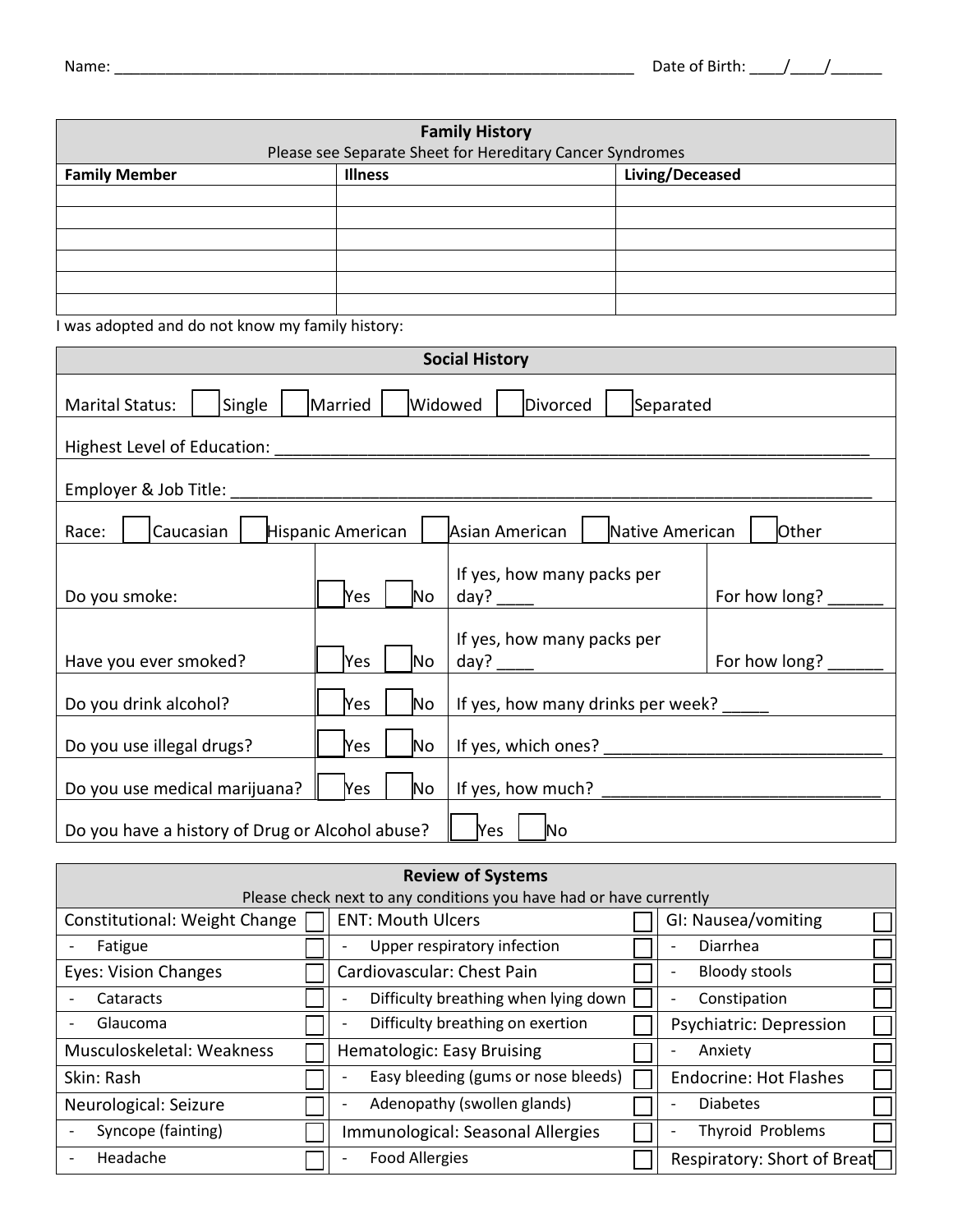$\overline{\phantom{a}}$ 

| <b>Medical History</b>        |                            |       |  |
|-------------------------------|----------------------------|-------|--|
| <b>Medical Problems List:</b> | <b>Name of Medication:</b> | Dose: |  |
|                               |                            |       |  |
|                               |                            |       |  |
|                               |                            |       |  |
|                               |                            |       |  |
|                               |                            |       |  |
|                               |                            |       |  |
|                               |                            |       |  |
|                               |                            |       |  |
|                               |                            |       |  |
|                               |                            |       |  |
|                               |                            |       |  |
|                               |                            |       |  |
|                               |                            |       |  |
|                               |                            |       |  |

| <b>Allergies</b>           |                  |  |  |
|----------------------------|------------------|--|--|
| <b>Name of Medication:</b> | <b>Reaction:</b> |  |  |
|                            |                  |  |  |
|                            |                  |  |  |
|                            |                  |  |  |
|                            |                  |  |  |
|                            |                  |  |  |

| <b>Surgical and Hospitalization History</b> |                                                                    |                  |  |  |
|---------------------------------------------|--------------------------------------------------------------------|------------------|--|--|
| Date:                                       | <b>Surgery, Serious Injuries or Reason</b><br>for Hospitalization: | <b>Comments:</b> |  |  |
|                                             |                                                                    |                  |  |  |
|                                             |                                                                    |                  |  |  |
|                                             |                                                                    |                  |  |  |
|                                             |                                                                    |                  |  |  |
|                                             |                                                                    |                  |  |  |
|                                             |                                                                    |                  |  |  |
|                                             |                                                                    |                  |  |  |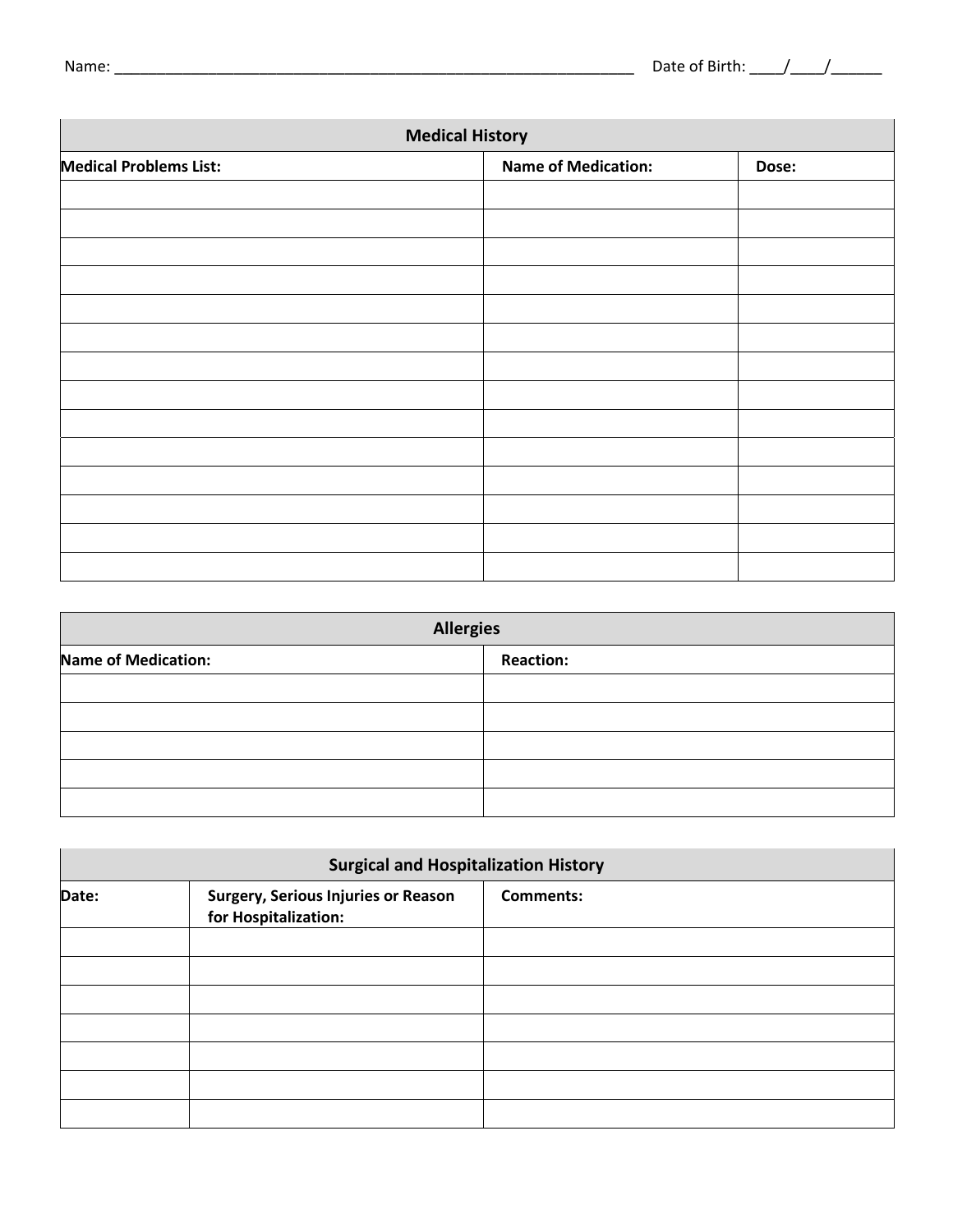# Advance Directive Acknowledgment

(Durable Power of Attorney for Health Care Declaration)

| The Patient has an Advance Directive and has supplied ________________________________ with a copy of the          |  |
|--------------------------------------------------------------------------------------------------------------------|--|
| document. This copy of the Advance Directive has been placed in the patient's medical record.                      |  |
| The patient acknowledges he/she has an Advance Directive and a designated person will bring a copy for the         |  |
| patients' medical records.                                                                                         |  |
| Check One:<br>$\circ$                                                                                              |  |
| Durable Power of Attorney for Health Care                                                                          |  |
| Living Will                                                                                                        |  |
| Directive to Physicians                                                                                            |  |
| The patient is from a licensed care facility and the Admitting Department Staff has verified that the facility has |  |
| forwarded any Advance Directive documentation to _______________________________                                   |  |
| The Patient does not have an Advance Directive and has been given a copy of the Durable Power of Attorney for      |  |
| Health Care Decision should the patient choose to execute an Advance Directive                                     |  |
| The Patient does not have an Advance Directive and would not like to receive a copy of the                         |  |
| Durable power of Attorney for Health Care Decisions.                                                               |  |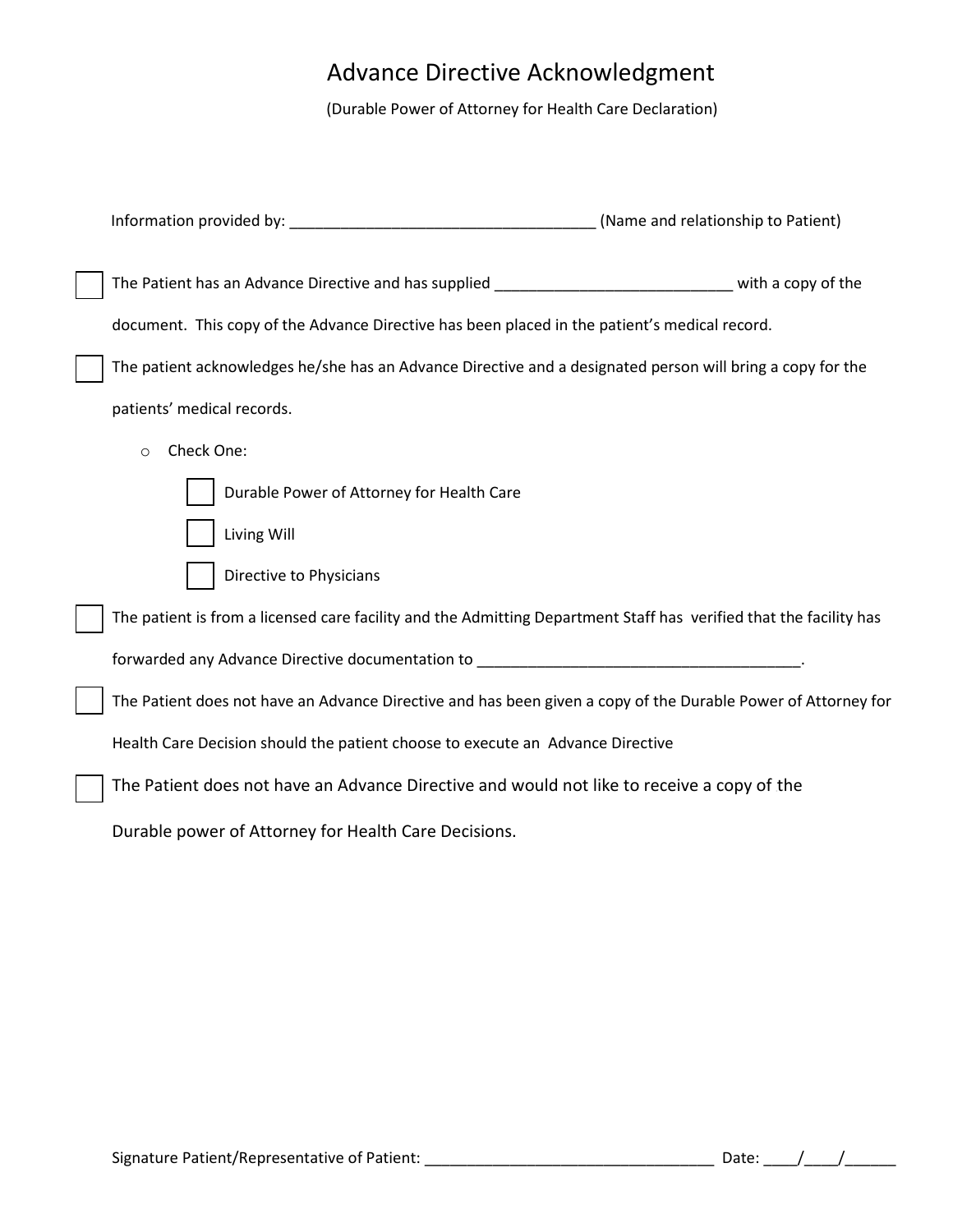#### AUTHORIZATION TO RELEASE MEDICAL INFORMATION TO INDIVIDUALS/FAMILY MEMBERS

| In accordance with Federal government privacy rules implemented through<br>the Healthcare Portability Act of 1996 (HIPPA), in order for your healthcare<br>provider or the staff of Dr. Shawn A. Allen other individuals that you<br>designate, we must obtain your authorization prior to doing so. In the event<br>of a critical episode or if you are unable to give your authorization due to the<br>severity of your medical condition, the law stipulates that these rules may be<br>waived. |  |            |
|----------------------------------------------------------------------------------------------------------------------------------------------------------------------------------------------------------------------------------------------------------------------------------------------------------------------------------------------------------------------------------------------------------------------------------------------------------------------------------------------------|--|------------|
| I do not authorize Dr. Shawn A. Allen to release any or all information<br>concerning my medical care to any individual except as set for above.<br>I do authorize Dr. Shawn A. Allen to verbally release any or all information<br>concerning any medical care to the following individuals:                                                                                                                                                                                                      |  |            |
|                                                                                                                                                                                                                                                                                                                                                                                                                                                                                                    |  |            |
|                                                                                                                                                                                                                                                                                                                                                                                                                                                                                                    |  |            |
|                                                                                                                                                                                                                                                                                                                                                                                                                                                                                                    |  |            |
|                                                                                                                                                                                                                                                                                                                                                                                                                                                                                                    |  |            |
|                                                                                                                                                                                                                                                                                                                                                                                                                                                                                                    |  |            |
|                                                                                                                                                                                                                                                                                                                                                                                                                                                                                                    |  |            |
|                                                                                                                                                                                                                                                                                                                                                                                                                                                                                                    |  |            |
|                                                                                                                                                                                                                                                                                                                                                                                                                                                                                                    |  | DOB: $/$ / |

This release will remain in effect until rescinded/revised in writing by the patient.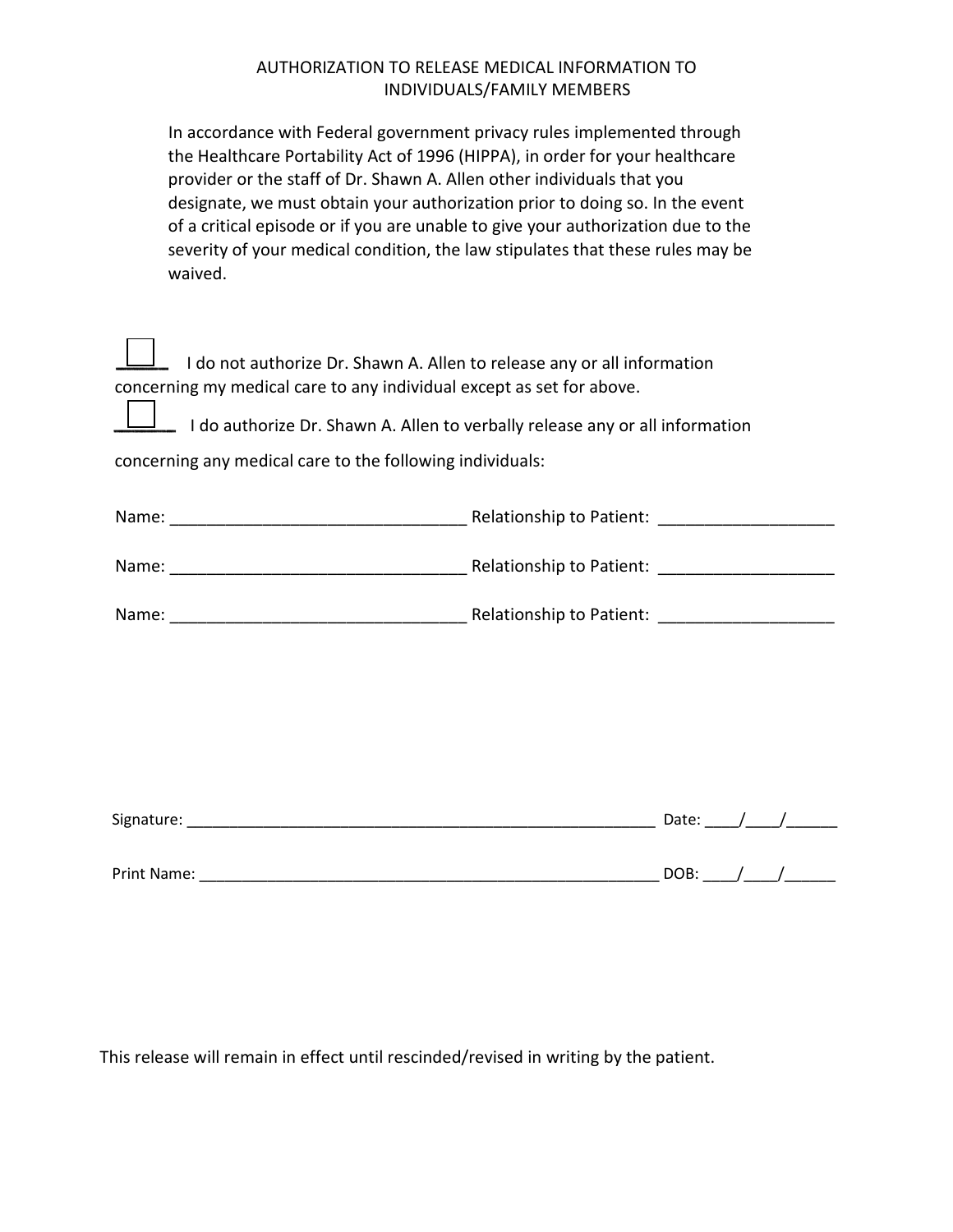#### AUTHORIZATION FOR TREATMENT

I hereby consent to and authorize treatment, which in conjunction with the judgment of my attending physician, may be considered necessary and/or advisable for the diagnosis and/or treatment at Dr. Shawn A. Allen, Inc

| Signature of Patient/Parent if Minor: |  |  |  |  |
|---------------------------------------|--|--|--|--|
|---------------------------------------|--|--|--|--|

### ACKNOWLEDGEMENT OF RECEIPT OF NOTICE OF PRIVACY PRACTICES

Dr. Shawn A. Allen reserves the right to modify the privacy practices outlined in the notice. Copy of Privacy Practices are posted in waiting room copy available upon request

Name of Patient:(Please Print)  $\Box$ 

Signature of Patient/Parent if Minor:\_\_\_\_\_\_\_\_\_\_\_\_\_\_\_\_\_\_\_\_\_\_\_\_\_\_\_\_\_\_\_ Date \_\_\_\_/\_\_\_\_/\_\_\_\_\_\_

## Financial Policy and Insurance Information

I understand and agree that insurance claim forms will be submitted to my insurance company but that I am ultimately responsible for all charges regardless of my existing medical coverage. I hereby give authorization for payment of insurance benefits to be made directly to Dr. Shawn A. Allen for services rendered. In the event that my insurance company forwards payment directly to me, instead of Dr. Shawn A. Allen, I will immediately deliver said payment to Dr. Shawn A. Allen. I understand and agree that I am wholly responsible and liable for payment of all charges assessed for professional services rendered and will pay any sum due, upon demand. I understand and agree that if it becomes necessary for Dr. Shawn A. Allen to utilize an outside collection agency or to commence court action, for the collection of any outstanding charges, I will be responsible for the outstanding balance (plus a \$35 processing fee), and in addition, attorney fees, court costs and other expenses of litigation.

## Co-Payments

Due to contractual obligations with your insurance company, all co-payments will be collected at the time of service. Co-payments are not billable, and collection of co-payments are non-negotiable.

## Completion of Forms

There is a charge for completing forms such as disability forms, DMV forms, or employer forms for various leaves. The Form Fee varies depending on the type of form; however, the minimum fee is \$25. The fee for this service is payable in advance of completing the forms. Please allow 5-7 business days for completion of any form.

## Dr. Allen's Office Policy

I have received a copy of Dr. Allen's Office Policies and have a clear understanding of these policies and expectations. I read the no show/excessive cancellation portion and understand that if I no show to 3 appointments that our doctor patient relationship will end and I will have to obtain a new physician. I have reviewed and understand the above stated policies as indicated by my signature. By signing below, I am also stating that I am the person responsible for charges.

Signature of Patient/Parent if Minor:\_\_\_\_\_\_\_\_\_\_\_\_\_\_\_\_\_\_\_\_\_\_\_\_\_\_\_\_\_\_\_ Date \_\_\_\_/\_\_\_\_/\_\_\_\_\_\_

| Date |  |  |
|------|--|--|
|      |  |  |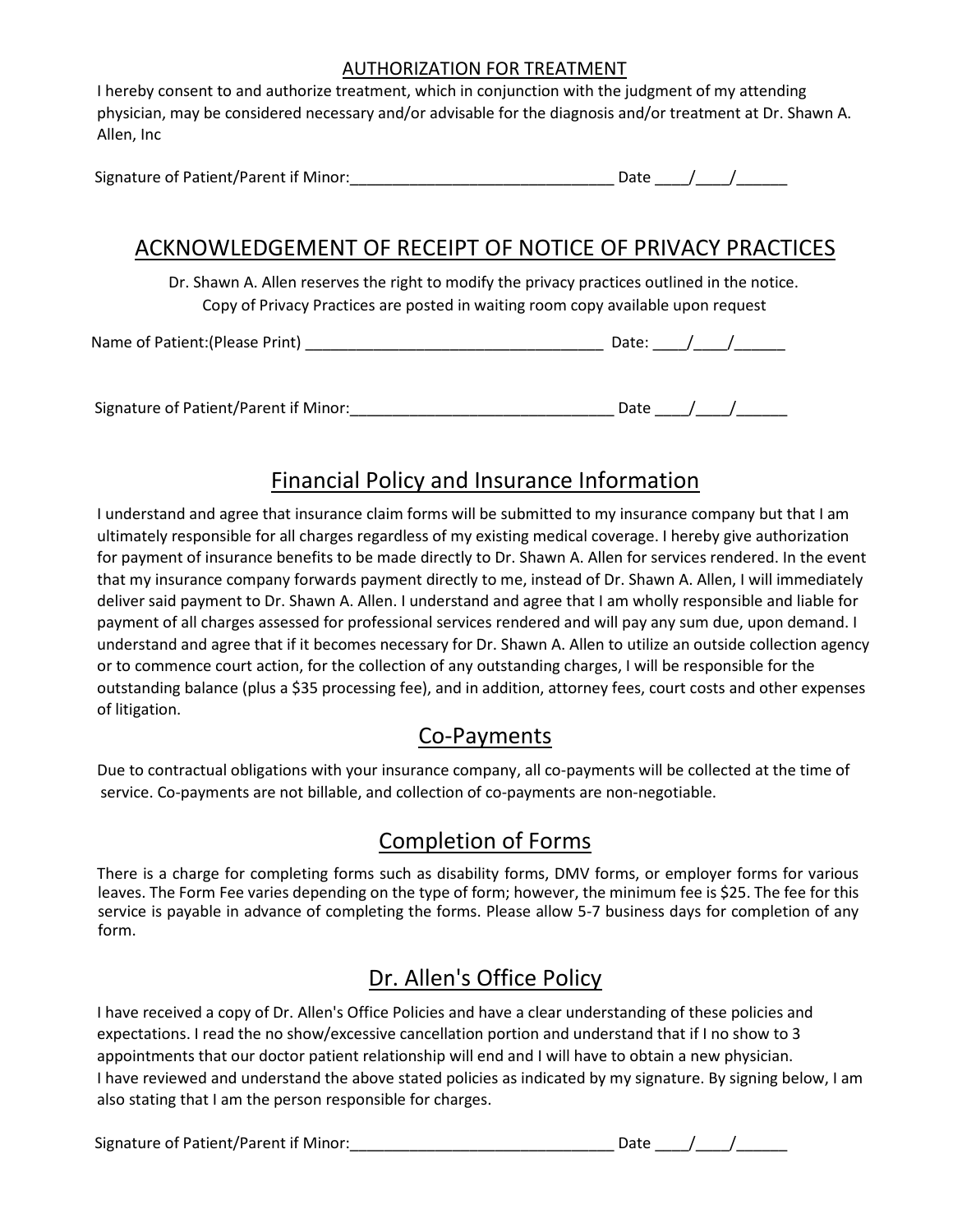## Office Policies

We are glad that you want to become a patient of Dr. Shawn Allen's. New patients are always welcome here. Everyone at Dr. Allen's office is committed to making your visits pleasant and stress-free. You can count on our friendly staff to always provide the highest standard of care.

## Financial Information

Co-pays, co-insurance and deductibles are due at the time of services are rendered. We accept credit card, cash, and checks. If you are unable to pay your patient responsibility, then your appointment may be rescheduled to our next available appointment.

Dr. Allen uses an outside billing provider so any inquiries about past due balances, payments, or general billing issues, you may contact our Medical Billing Department at 760-863-1592.

## Appointments

Any patient arriving more than 15 minutes late for their appointment will be rescheduled to our next available appointment.

Appointments that are not cancelled within 24 hours are subject to a \$25.00 non-cancellation fee that will need to be paid in full before scheduling another appointment.

Appointment reminders are sent via text and email 1 week and 1 day prior to your scheduled appointment. No phone calls are made for appointment reminding. Please advise staff which method you prefer or ask for an appointment card.

## Patient Testing Protocols

Our patient protocol will help you know what to do when Dr. Allen has ordered lab work or radiology testing for you.

A mailer with results will be mailed to your home. All abnormal testing that needs immediate addressing, you will be contacted by a medical assistant or physician. Results may take up to 10 business days.

## Disability Forms / Medical Records

- 1. There is a \$25.00 charge to fill out and mail/electronically submit disability/FMLA forms and a \$25.00 charge to gather medical records for personal use. Any records forwarded to another physician for continuation of care will be sent to the new/additional physician's office at no charge.
- 2. All disability/ FMLA forms completion requires a 5-7 business day window from the time delivered to our office. Due to the high volume of requests we cannot accommodate the immediate completion of any such forms.